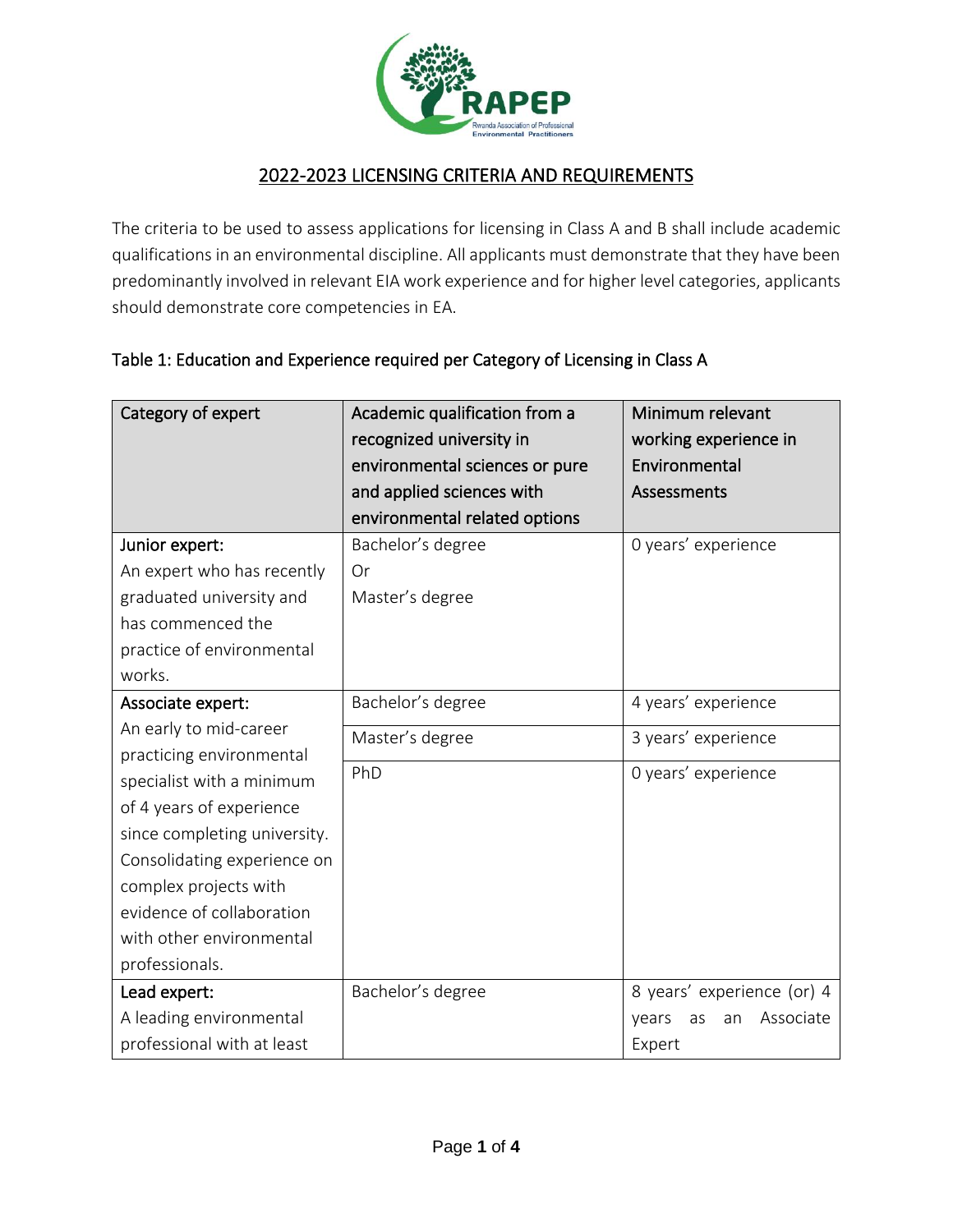| Category of expert                                                                                                                                                         | Academic qualification from a<br>recognized university in<br>environmental sciences or pure<br>and applied sciences with<br>environmental related options | Minimum relevant<br>working experience in<br>Environmental<br><b>Assessments</b>                                                  |
|----------------------------------------------------------------------------------------------------------------------------------------------------------------------------|-----------------------------------------------------------------------------------------------------------------------------------------------------------|-----------------------------------------------------------------------------------------------------------------------------------|
| eight years of practical<br>experience, experience in<br>project and personnel<br>management and capability<br>to supervise and mentor<br>associate and junior<br>experts. | Master's degree<br>PhD                                                                                                                                    | 7 years' experience (or) 3<br>years as an Associate<br>Expert<br>5 years' experience (or) 2<br>as an Associate<br>vears<br>Expert |
| Firm of Experts                                                                                                                                                            | At least one shareholder who is a<br>registered Lead Expert<br>with<br>qualifications and experiences as<br>stated above.                                 |                                                                                                                                   |

## Table 2: General Criteria and Requirements per Category of Licensing for Class A

| Category of expert                   |    | Criteria                                              |  |
|--------------------------------------|----|-------------------------------------------------------|--|
| Junior expert:                       | 1. | Bachelor's degree or Master's degree without any      |  |
| An expert who has recently graduated |    | experience                                            |  |
| from a University and has commenced  |    | 2. Equivalence of the degree certificates if obtained |  |
| the practice of environmental works. |    | from a foreign higher institution of learning         |  |
|                                      | 3. | CV                                                    |  |
|                                      | 4. | Other relevant Supporting documents                   |  |
|                                      | 5. | Copy of ID                                            |  |
|                                      | 6  | Form F2 and Code of Ethics that are well filled and   |  |
|                                      |    | signed                                                |  |
|                                      | 7. | Proof of payment of application fees (10,000frws)     |  |
|                                      | 8. | Application letter addressed to the Chairman          |  |
|                                      | 9. | Valid Criminal Record Certificate                     |  |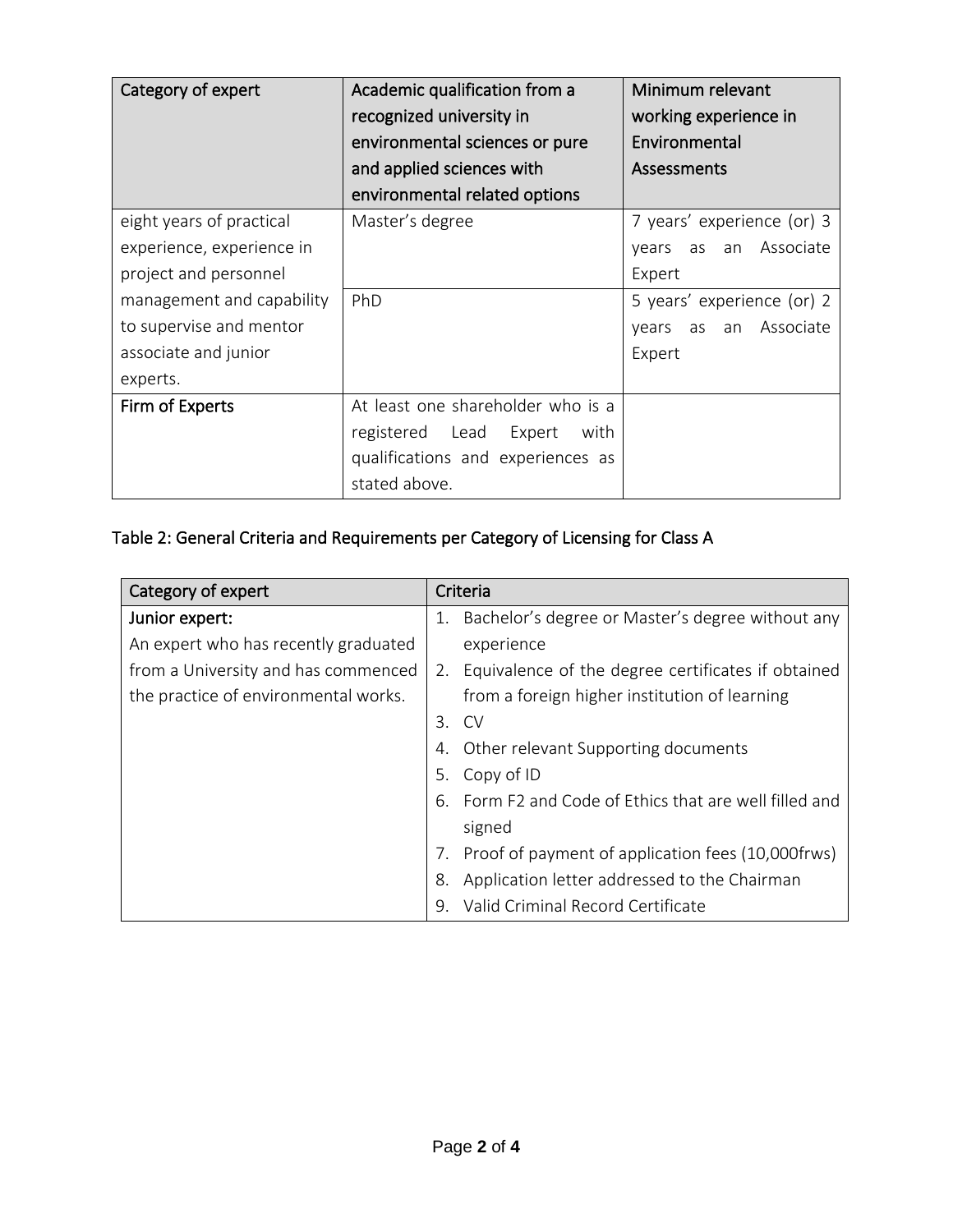| Category of expert                     | Criteria                                                                                                                                                                                                                                                                                                                                                                                                                                                                                                                    |
|----------------------------------------|-----------------------------------------------------------------------------------------------------------------------------------------------------------------------------------------------------------------------------------------------------------------------------------------------------------------------------------------------------------------------------------------------------------------------------------------------------------------------------------------------------------------------------|
| Associate expert:                      | Bachelor's degree with 4 years' experience or a<br>1.                                                                                                                                                                                                                                                                                                                                                                                                                                                                       |
| An early to mid-career practicing      | Master's degree with 3 years' experience                                                                                                                                                                                                                                                                                                                                                                                                                                                                                    |
| environmental specialist with a        | 2. Equivalence of the Degree certificates if obtained                                                                                                                                                                                                                                                                                                                                                                                                                                                                       |
| minimum of 4 years of experience       | from a foreign higher institution of learning                                                                                                                                                                                                                                                                                                                                                                                                                                                                               |
| since completing university.           | 3. CV                                                                                                                                                                                                                                                                                                                                                                                                                                                                                                                       |
| Consolidating experience on complex    | Summary of completed projects and key tasks<br>4.                                                                                                                                                                                                                                                                                                                                                                                                                                                                           |
| projects with evidence of              | assigned                                                                                                                                                                                                                                                                                                                                                                                                                                                                                                                    |
| collaboration with other               | 5. References from three (3) clients or other                                                                                                                                                                                                                                                                                                                                                                                                                                                                               |
| environmental professionals.           | professionals in the field                                                                                                                                                                                                                                                                                                                                                                                                                                                                                                  |
|                                        | 6. A foreign expert applying for membership in this<br>category must provide a valid<br>registration<br>certificate and practicing license issued by an<br>Environmental Institution or Association in the<br>Country of origin<br>Other relevant supporting documentation<br>7.<br>8. Copy of ID<br>9. Valid Criminal Record Certificate<br>10. Form F2 and Code of Ethics that are well filled and<br>signed<br>11. Proof of payment of application fees (10,000frws)<br>12. Application letter addressed to the Chairman |
| Lead expert:                           | Bachelor's degree with 8 years' experience or 4<br>1.                                                                                                                                                                                                                                                                                                                                                                                                                                                                       |
| A leading environmental professional   | years as an Associate Expert. Master's degree with                                                                                                                                                                                                                                                                                                                                                                                                                                                                          |
| with at least eight years of practical | 7 years' experience or 3 years as an Associate                                                                                                                                                                                                                                                                                                                                                                                                                                                                              |
| experience, experience in project and  | Expert or PhD with 5 years' experience or 2 years                                                                                                                                                                                                                                                                                                                                                                                                                                                                           |
| personnel management and capability    | as an Associate Expert                                                                                                                                                                                                                                                                                                                                                                                                                                                                                                      |
| to supervise and mentor associate      | 2. Equivalence of the Degree certificates if obtained                                                                                                                                                                                                                                                                                                                                                                                                                                                                       |
| and junior experts.                    | from a foreign higher institution of learning                                                                                                                                                                                                                                                                                                                                                                                                                                                                               |
|                                        | <b>CV</b><br>3.                                                                                                                                                                                                                                                                                                                                                                                                                                                                                                             |
|                                        | Summary of completed projects and key tasks<br>4.                                                                                                                                                                                                                                                                                                                                                                                                                                                                           |
|                                        | assigned                                                                                                                                                                                                                                                                                                                                                                                                                                                                                                                    |
|                                        | References from three (3) clients or other<br>5.                                                                                                                                                                                                                                                                                                                                                                                                                                                                            |
|                                        | professionals in the field                                                                                                                                                                                                                                                                                                                                                                                                                                                                                                  |
|                                        | 6. A foreign expert applying for membership in this                                                                                                                                                                                                                                                                                                                                                                                                                                                                         |
|                                        | category must provide a valid registration                                                                                                                                                                                                                                                                                                                                                                                                                                                                                  |
|                                        | certificate and practicing license issued by an                                                                                                                                                                                                                                                                                                                                                                                                                                                                             |